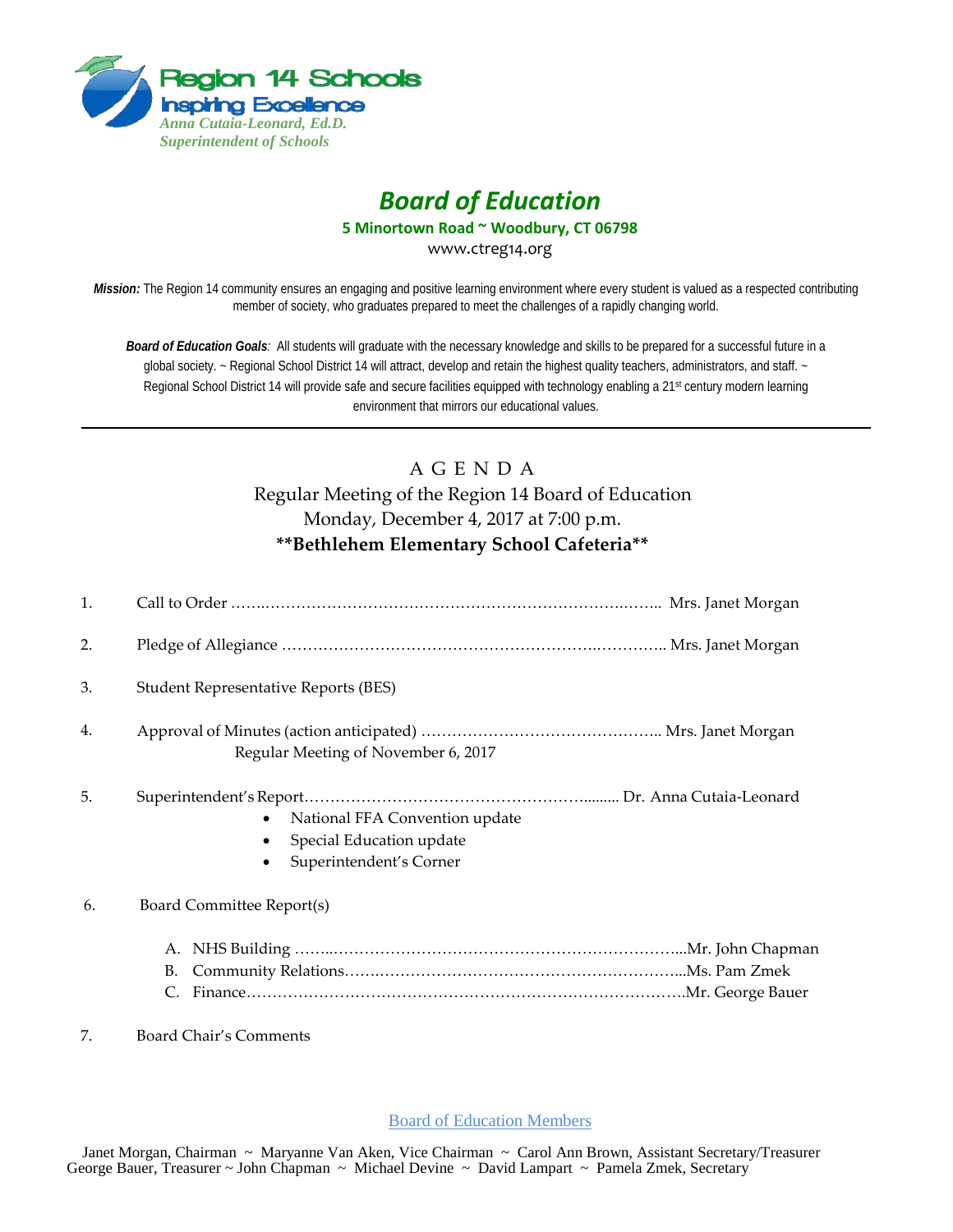8. Privilege of the Floor

The Board of Education will recognize citizens of Bethlehem and Woodbury, who are asked to state their name and town of residence. Per Board policy 9750 comments are limited to three (3) minutes. All comments should be addressed to the Board of Education Chair. Decorum will be enforced.

9. Old Business - none

## A. Policy Revisions for first read (possible action)

Move that the Region 14 Board of Education approve the following mandated policies supplied and revised by CABE Policy Services, having been reviewed and recommended by the Policy Committee:

Policy 6141.31 – Bilingual-Bicultural Education Policy 5141.22 – Communicable/Infectious Diseases Policy 3542 – Food Service Policy 9700 – Time, Place, and Notice of Meetings Policy 3232 – Individuals with Disabilities Education Act Fiscal Compliance Policy 3516.4 – Sex Offender Notification Policy 3516.5 – Sexual Offenders on School Property Policy 3520.11 – Electronic Information Security Policy 5131.111 – Video Surveillance (Version 1) Policy 5142 – Student Safety Policy 5141.21 – Administering medication

B. Discussion of status of (and possible action on) state building grant application and grant commitment for District building project 214-0094.

Move that the Board of Education accept the grant commitment from the State Department of Administrative Services for Project 214-0094-VA/EA (NHS-Vo-Ag), (effective October 31, 2017), subject to the terms of the grant commitment, the law, and any necessary further action by the Board and/or its Building Committee.

C. Discussion of status of (and possible action on) state building grant application and grant commitment for District building project 214-0095.

Move that the Board of Education accept the grant commitment from the State Department of Administrative Services for Project 214-0095-VE (NHS-Vo-Ag), (effective October 31, 2017) subject to the terms of the grant commitment, the law, and any necessary further action by the Board and/or its Building Committee.

D. Discussion of status of (and possible action on) state building grant application and grant commitment for District building project 214-0096.

Move that the Board of Education accept the grant commitment from the State Department of Administrative Services for Project 214-0096-BE/A/CV (Region 14 Central Office-NHS), (effective October 31, 2017) subject to the terms of the grant commitment, the law, and any necessary further action by the Board and/or its Building Committee.

E. Nonnewaug Agriscience students' out-of-state trip to Harrisburg and Lancaster County, PA.

Move that the Region 14 Board of Education approve the Nonnewaug Agriscience students to attend the Pennsylvania Farm Show in Harrisburg, PA from January 5, 2018 through January 6, 2018 for approximately 48 students and 6 background checked chaperones via coach bus; funded by students.

Board of Education Members